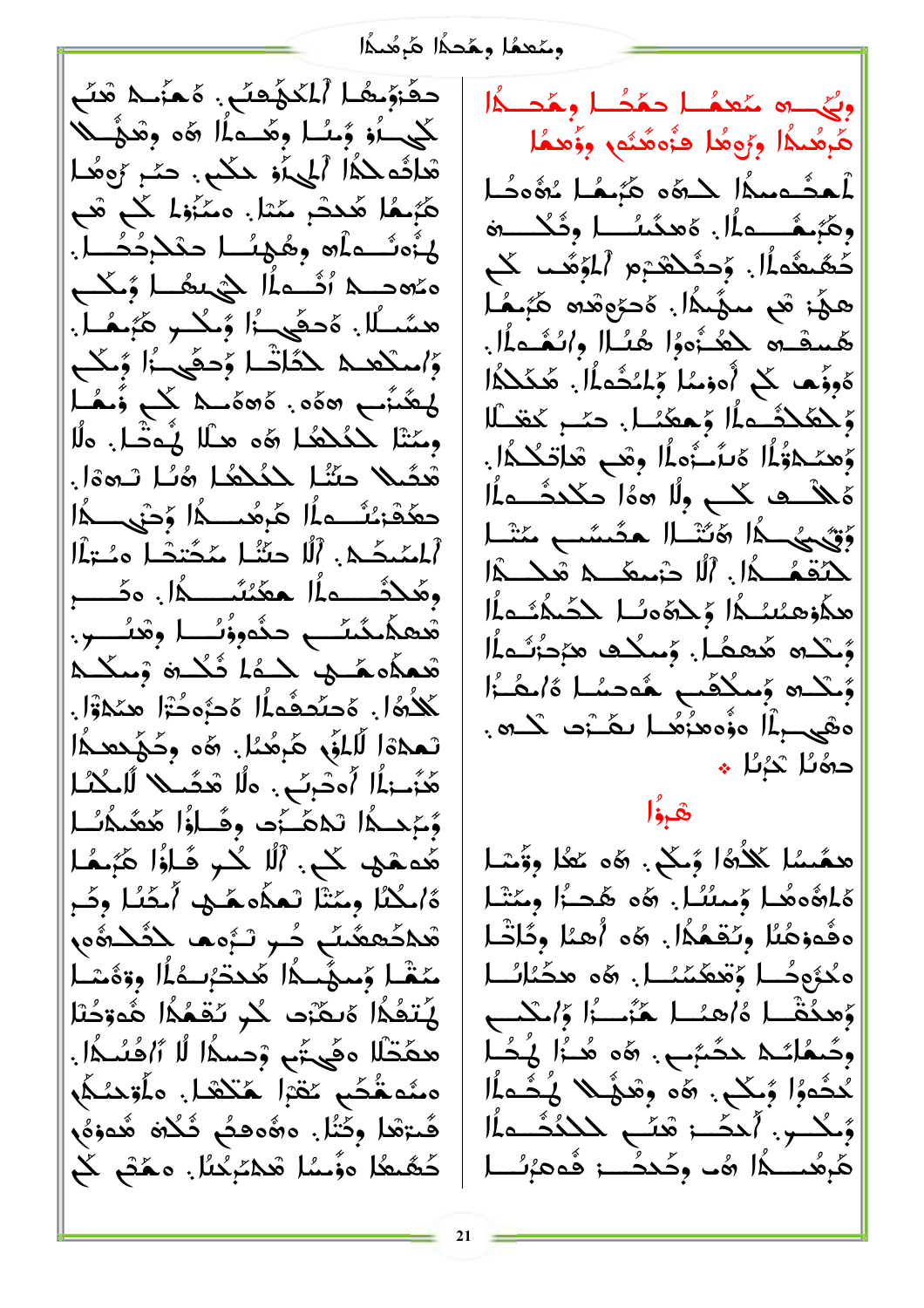ومفعفا وهّددًا هُرِهُداً

ئَــةُ، ومُــُـةَـدُو حَكَّوَكُـدَدًّا وَّمَكُــدٍ. ەھّكـــەد خىكئى دەئــەمۇئىر ەڭشىلا باشقىشىل وڭيىلا ئىسەۋا أَحكَنَ . هلَقَعَد لَمَوْسَمًا وِهْقَمُلَا لَّالمُوَّا محــةَوِّو حـمَــوغرَّا محدُّومُتـَـــا. أَحْنُــا وَحرّةِهْــا وكتُــا مكّتِـمْــا. تَـمَـكَاهَأَتَ هُـم مُـٰدَبُـُـلِ وِشَـهَوُّا هُـد وِلَٰلَ وُهدَٰـٰہ ہٗىـمۡكَــٰب لِكَہۡـدُـٰـہِ ۖ أُخُـٰلَہ وْدُا وَوُوسُا هَٰبُهُا هُمُا ﴾ وبكمأا وزجزا

مئتسلا كمسع مكسنُو كمسع هُنئسا حمَّتْكُلاًــــــه الْمُ وَحُكْــــــــو . كَعْعَمْــــــع مىڭدۇ/ئىسىسىدا ھال شىرۆچئائائىسىسىدا دْاھنْ ِيَّـهِ هُـُـا گـەمكَـلا ئَـُلـه هُددرُبٌ ـــ ه/ُا وُ/ثَـدهُــــــــزُلَ. كَــــــر هْمٌ بِحِنْسَى حِكْصُوْهِ هُــا هُزْسُــا. تعاةا كع أَثَماُا كُحكْسًا وِهَبْتِمْا ۇنگىر ھُنَّى \*

## فأهقُدُم ورُهرًا

هُوجسُا لِمُورْسِيْا لَعِيدَةا وِنُتَفِيف ةُاعْقُوا وهُوكُلْهَا بِعَنْوَبٍ وهَيْ بِأَا كُم وُومِنُومًا نَـمْلا . ووُسُـا وَيَسْالُ وَرُوهُا وَحِبًا تَحِهَّـٰ: هـرُم الزُّوتُـُوف خلائنا وهلائما أئئنا وملكف لمقتوا هُـــتِوْوَا لَٰٓايُــِمـٰــا بِــْبَــِي كَــِعِ كَــِهَــا. ەَدَازْھ ھَڪْدە لْاصْحَصَّرْا لِمَزْهَلْدِ ەئەدە كى أىئا مَئْشَىئا ۋەھدا ۋىكىدە هُبُما. ودْه نُعِبْد لَحْقِه هُهُنَا

وَّتَنَدُّا هَدُدْءِاً لِمُشَا. بَرْسَا بَقَعُـدًا وَٰٓىٰٓكُمۡ شَكَّدُهُ ۖ إِنَّـٰهَا وَٰٓسِوۡمَـٰٰٓهَٰٓا ۚ ۖ } ەتمۇسا مىللا ەۋمىغا مىئەھلا قى تْسِيمْ حَيْ رُسِ مِنْ الْمُدْوِقُوْسَا وْالْمُؤْكْسَا حكَاتَمُعَــدُا هَـتَـدُاُ أَمِّـكَــ هُمَّتَـــمَّـــــ كُم مَتْهَا تَتَعْمَا هَؤُهُمُ ۚ وَا هَمُ هَوْا ەڭكا وقىمكىپ ۆلىۋەم قىي مىتنىل هُهِـــرَّةُ أَلْ. هِلًا تَـدَكْـــوتِ كَتَبَـــرَّوْلَ. ەُحھَـٰٰھوٗا ئـُـٰہوۡۖ مُـُــِ كَئـَــِ ۚ. ٱلۡا كَــِ هُبْسًم هُم كُكُم لِمُثَلِّده تصلُّا مَكُمْوَٱلْا وُسَهُّسُمَّا هُمْرُحِكَّسَ صَنُمْحَا وَحِكْلُو هَجْدًا سَبْوَا. تَعْجَمَةًا وِتَّحَةًا لْحُــرِ كُتُــا تَوَّىســدًا هَوِلًا يُـْمَـحْسَــا ەْمِھُەتا ݣَكْهْنُو ھُە ۆڭگىلا. كَع ھىئاؤَىّە ھَم ئَكْلَا مىھُھُا تىمگاەلگ حِيًّآاْ وُحُجِ مِهْتَمْ! هَفَاسْتُنْهِ!. هَ حَقَى مَا هُ بَعْدِ مَنْ مَا الْعَلَىٰ: هُحنّتْىٰٓا وۡعِنّـٰ\وَّٰہۚاْا نَـفُـٰہٖ الْأُوۡحُـٰرِ حغالمُكُو ولُقِلْمٍ مكَّع هُبْتَهَا وِثْبَ مُكْتَمْ هَفَّ:هُ كُتْبَرٍ نُتَّفَتَ كُتْبَرٍ الْمَسْرِ بِمِكَالًا وَالْمُسْوَوَا مِنْ الْمُحْمَدُ وهَكْسُبِ كَفَّرِ؎وْهُمٌ هَكَأُهُ مُسْبِرٍ هَّبُـمُّا. وُرِجًا حقَّمتُ هُـمُّا \* تحجئ ئَــــوٰزًا لَّا رُوَّەكْنُـــــدُّا ووَّحتَـــــــــــا لِمَحْدَةَ حَـــدًا عَـــبِلًا هَـــ وَ حَيْـــۃًا وَٰلِكُنَّا تَتَفْا وَرَتُعْا لِمَعْيَدِهِ مُنَهَا

وَحِسَّـةهُدًا هُكْبٍ وِكُتُـا هِهَّتِـمْـا.

وۡدَوۡوَهُــا وَحَٰٓوَيَكُــٰمَاٗا ۚ. وَحِدۡكَمَعُـٰهَا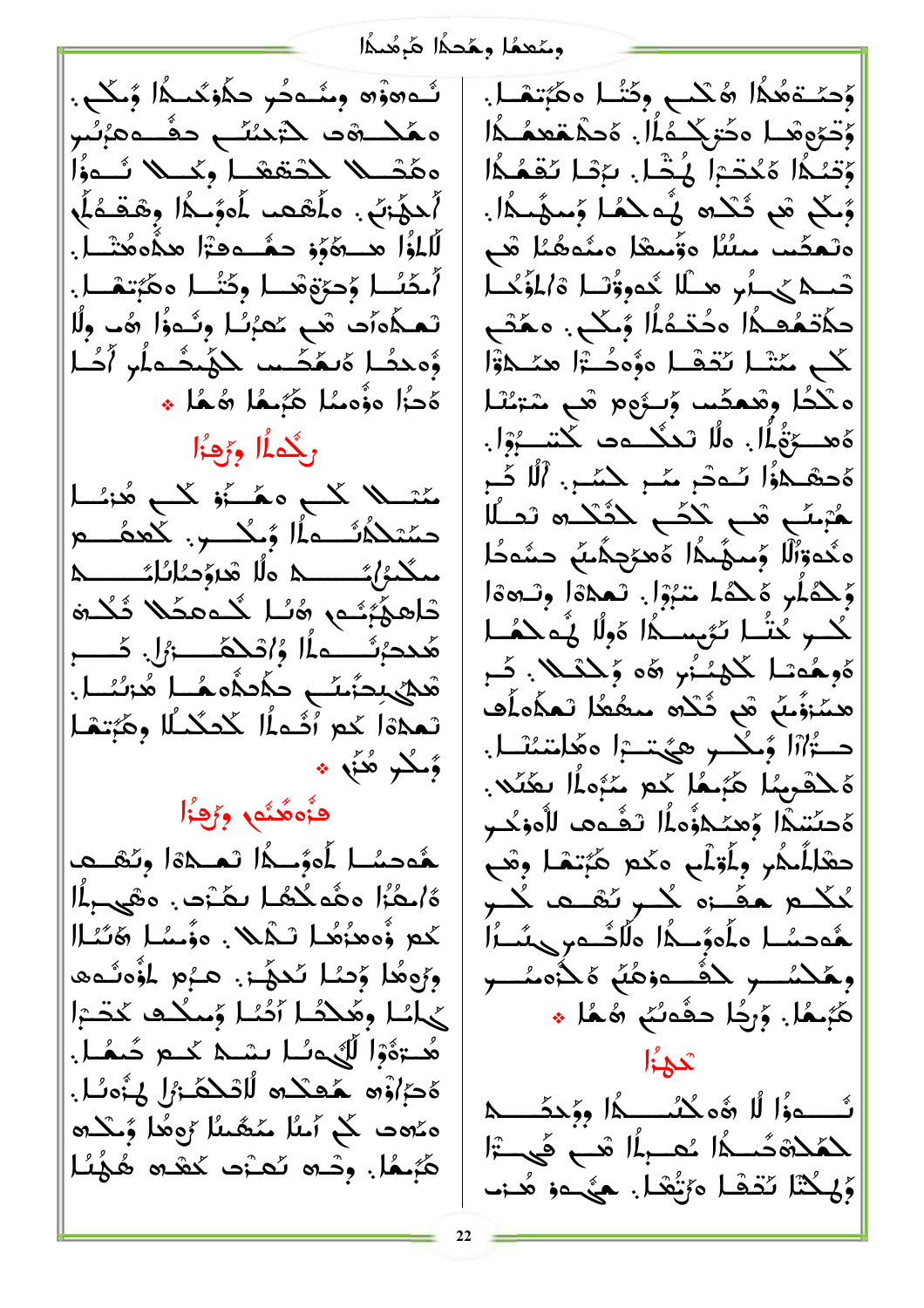ومفعفا وهجاا هرهما

بِلْكُمَةِ مَاهُ . الْمُسْمَّدُ أَلْمَسْكُمْ يَعْمَلْ الْمُسْكَمِرِ أَوْحِكُبِ كَـهُا مَتْتَـا هزَهنُـا كَبِ هُكُوهُا وُكِلْدًا حَبٍّ رُوهُا هَىٰلُوْهِاْ لَحْ هَبْنِي لِ. وَسَّوَٰوُا هَٰلَائُنَا هَٰعِبْنَا كُمْ أَبِيْ وَمِنْ أَنْ أُسْعَ إِنْشَاءٍ. هَتْمِ كُمْ وَحَتَّمَعُكُلُّ هُكُمْ وِكْتُمْ مِكْبَنْهُمْ وَحرِّهِ هُـــــا •حُـرجـــــهُـاُا تمحتــــا. هُحكِّانٌـــوارًا هُجِزَّهُــهُـــوارًا ثَلاَوِّجُـــــ; هُجَرْجَدُ والْمُ هَرْمِيْهُ والْمَلْ الْمَحْرَوْنَهُ . هُدهُوسُا وُصُلِ لِحِسْهُا هِكُشُدهُاْ لْكَاوَّنِّي . هَ كَمُلْ وُهِ دُرُّا هِمْكَاوُّا نَتْقَبَّ م هُ هُ هُ الْمَنْ مِيْسِ لَهْ كَهْ ه نُدهكُم فَلا مُقْل حُتمْل بِكَـرْا. ه تَصِيحِ شَمِيحٍ مِنْ سُلَّا تَمْسَمَ أَوْ. ەكھىنھھىنى دار كىكى ، ەكتتىل وًىكُو تَكْمَكَاهَا ةَحَذُّەوَتُكُو تَكَلَّحُت ولُائْكَتَمْرُلْ وَهَارَةُا حَبَّارُهُ وَأَنَّذُوهُ هُا لَاتْــا. لمُات وْــــ 20 كُلْــــ أَه هُنْــُـا وَحِدُحَيْنَ الْمَعَمَّةُ الْمَحْمَدِيَّةُ الْمَحْمَدِيَّةُ كُوْمِيعُا قُتِّبِ تَعْتَزَا. وَكَعُومَتْنَا هَدَيْكِنَا سُبْكُم هَكْزُلُوْءَ وتَحِمُّا سَكْلاً . هَكْدُثُماُ الْحَقُّورِ وَكُنْتَرَا ەَمىقْتْتْمَا ئەۋا. ەمنىْل وھُفْبُ كْب لَلْسْلَ هَٰـلاَشُـهِـهُـمُـل وَقَعِيمُـل كَبُنِـهُـلّ تَمْلَىِّت. هَـٰكُـٰهِ مَا وَعِنْعِدًا تَـٰهَمَنَـٰه هُحهِّفُصْـا وهُـلأَـــملُر لَـمْفَهَّـــم . ەكْتْݣْلَا وٖاُثْماٰا نْدْكْݣْدْ ەݣْھْدْ هُرُحمًا بِمَكْتٍ. وَلَأَخْوِرٍ هِيُجَرًا تَوَرَأَ ەڭدەسىر ھۇسكىل بەشكىلا. ەللاھە

هْكُكْمُفُـُــلْ. هُحِعْجَـــزُّلْ وِّزِيْكَـــمُلَّلَ تَعطَلُو هُم حعَّابٌـةهـٰ وِّحثَـٰا مِحْبُحُحًا. هُحكُنفُشَاً الْمَثْمَاً الْنَفَت تَكْتُلَا وِنُرِّب حَاثُماً أَ. وِكْلُ هُلاَكُمفَنَّعَ. وَسَمْتَىلاً كُلَّى واؤْائْلُسُكُ لَكَاظُكُمْ. هَ حَكْسُكُمْ لَمْسَلَمَهُ مَهْدَاتُكُمْ ىُعْزَى هُدَكْمُلا وِقُحْشًا دَهُنْزَا بَحْرَا. ەئەۋا ئلاھ ەتمكىسئەھە دەئلا ؛ <u>شهُ</u> مَنُوهِدُكُمْ وَحَقَّدِ دَرَّسِعْكُمْ. ەڭگى: دۇخُـەلُمْ ݣْلْـەْ ھۆدىُنْـا ەمُؤەھُّا وشْكلا . قە ۋامكْسو ھَنْسَرَٰا ههُــْزَا أَبِــدَ لَاعْنَـبِ وَحَنَّـدَهُـبٍ وِلَمَّه لْمَالِكَةَ الْمُؤْمَنَ بِمِنْ مُعَاهَدَ الْمَبْنَاءِ وهُكُلْئُكُ كُلُّلٌ هِتَنْقُلُ أُورُكُ أُهْرِ أَبِــِـمْ خُــٰـٰءوُوُّنُـٰبٍ. هُ/هَٰــٰ; أَبِــِمْ وَحِكْـٰـهِ مُمصنًات وسعده وتَماد المُستَمَر لْحُثُم. ۞ه ومَّهُطُلُه هَٰلَهِ مَا لَهِ َكْمَا أَحْكَمِ وَحِنَّنُا وَمِيهُكُمَا حَبَّسًى. هُحنُهِ مَٰٓا ۖ وِكُمالًا ۖ أُهنَّنِي ۖ وِلَمَّه ۖ حَهْلَت ثَلاثَــهِ أَسْلَـــم وِلَٰاتــم ثَعـــ تَعَسَنُه ا هَٰڌَحْلاً وِحُكَٰظُلَّا هُ ُمَا ۚ هُ ُمُنَا ۖ أَنُسَخُّمٍ ۖ هُه وِكْمٍ مِلَاحِظٍ وَهْمٍ هُوَٰئُمَا لِحَـٰهُ ا تَتَمُــدُا أَحِكَوْنَىكُمْــ وَكَسْدَــُلَا همُعدا ٱلملَّاهَكُمْ. هلَّادَبُنَّا وَهْلِيَّ هقب لمُشْــهلَا هُحكُــدًا وِمَبّتِب أُهقَينَــمِ. أَلِمَــدْ قَدِيَّــدْ فَــوهُمَّـ ة/ﺎﻫَﺣَﻜَﺪ ﻛَﻌَﻞ ﻣَﺮَﺣَّۥُﻧُﻠَّﺪ ﺣَﺎﺣِﻌَـَّﻌْﺪُ وَحِتَنَتُهُا كَبِ مَحْدَثَهُ كُلِّي أُوفِسُا